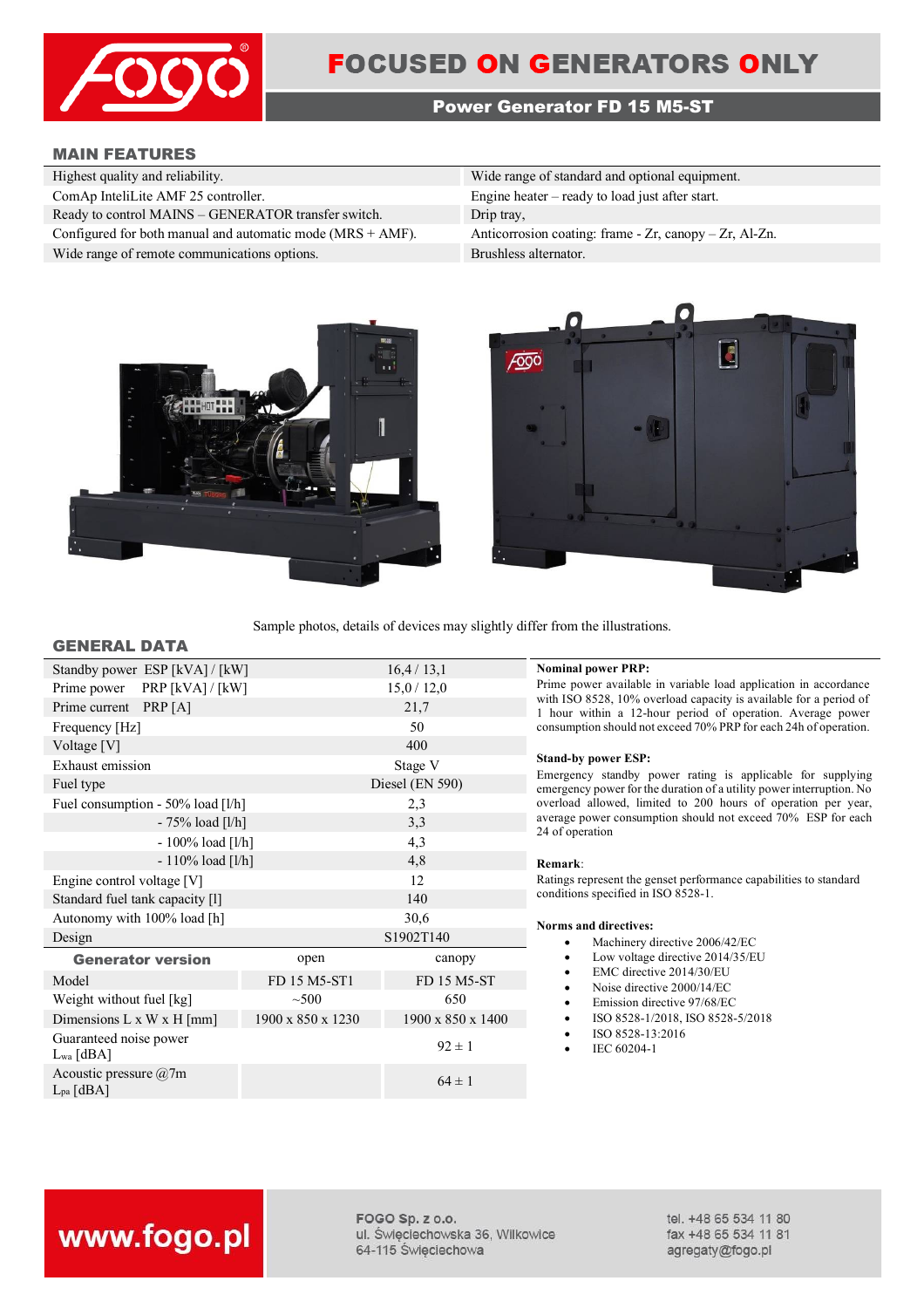

# **Power Generator FD 15 M5-ST**

# **STANDARD CONTROLLER**

| Controller type: ComAp InteliLite AMF 25                     |
|--------------------------------------------------------------|
| Easy to operate, intuitive graphical interface               |
| Real time clock with battery supply                          |
| Stan-by and Prime power applications, AMF function available |
| Flexible event based history with up to 350 events           |
| 3 Phase generator current measurement                        |
| Generator and Mains phase voltage measurement                |
| Active/reactive power measurement                            |
| Active and reactive energy counter                           |
| Running hours counter, multipurpose flexible timers          |
| Battery charging alternator circuit connection               |
| Comprehensive gen-set protections                            |
| Wide range of communication capabilities including :         |
| - CAN and USB on board                                       |
| Internet access using Ethernet, GPRS or 4G module            |
| Support for Modbus and SNMP protocols                        |
| Cloud-based monitoring and control via WebSupervisor         |

Active SMS or e-mails (module required) Geofencing and tracking via WebSupervisor Operating temperature -20 + 70°C IP65 operator interface protection



| Brand                       | Mitsubishi      | Nominal Voltage [V]                | 400                  |
|-----------------------------|-----------------|------------------------------------|----------------------|
| Type                        | S4L2-Z562SD     | Nominal power factor (cos phi)     | 0,8                  |
| Made in                     | Indie           | Ambient temperature, altitude      | 40 °C, 1000m a.m.s.1 |
| Engine power [kW]           | 14,0            | Nominal Power [kVA]                | 15,0                 |
| Emission standard*          | Stage V         | IP protection                      | IP $23$              |
| Rotation per minute [rpm]   | 1500            | No of bearing                      | single bearing       |
| Engine governor             | mechanical      | Coupling                           | direct               |
| Governor class**            | G1              | Technology                         | brushless            |
| Displacement [1]            | 1,8             | Short circuit maintaining capacity | 270% 10s             |
| No of cylinder              | 4               | Efficiency $[\%]$                  | 85,3                 |
| Fuel system                 |                 | Insulation class                   | H                    |
| Electrical system [V]       | 12              | Total harmonic content THD [%]     | <3,5                 |
| Cooling system capacity [1] | 2,5             | Reactance Xd'' [%]                 | 8,44                 |
| Oil pan capacity [1]        | 6,0             | Voltage regulator type             | DVR, digital         |
| Fuel type                   | Diesel (EN 590) | Voltage measurement                | 3 phase              |
|                             |                 | Voltage accuracy [%]               | $+/- 0.5$            |
|                             |                 | AVR supply system                  | auxiliary winding    |

**ENGINE ALTERNATOR**

\* According directive 97/68/WE non road mobile machinery engine emission.<br>\* According PN ISO 8528 5/2018

**\*\*** According PN-ISO 8528-5/2018



FOGO Sp. z o.o. ul. Świeciechowska 36, Wilkowice 64-115 Święciechowa

tel. +48 65 534 11 80 fax +48 65 534 11 81 agregaty@fogo.pl

Made in EU